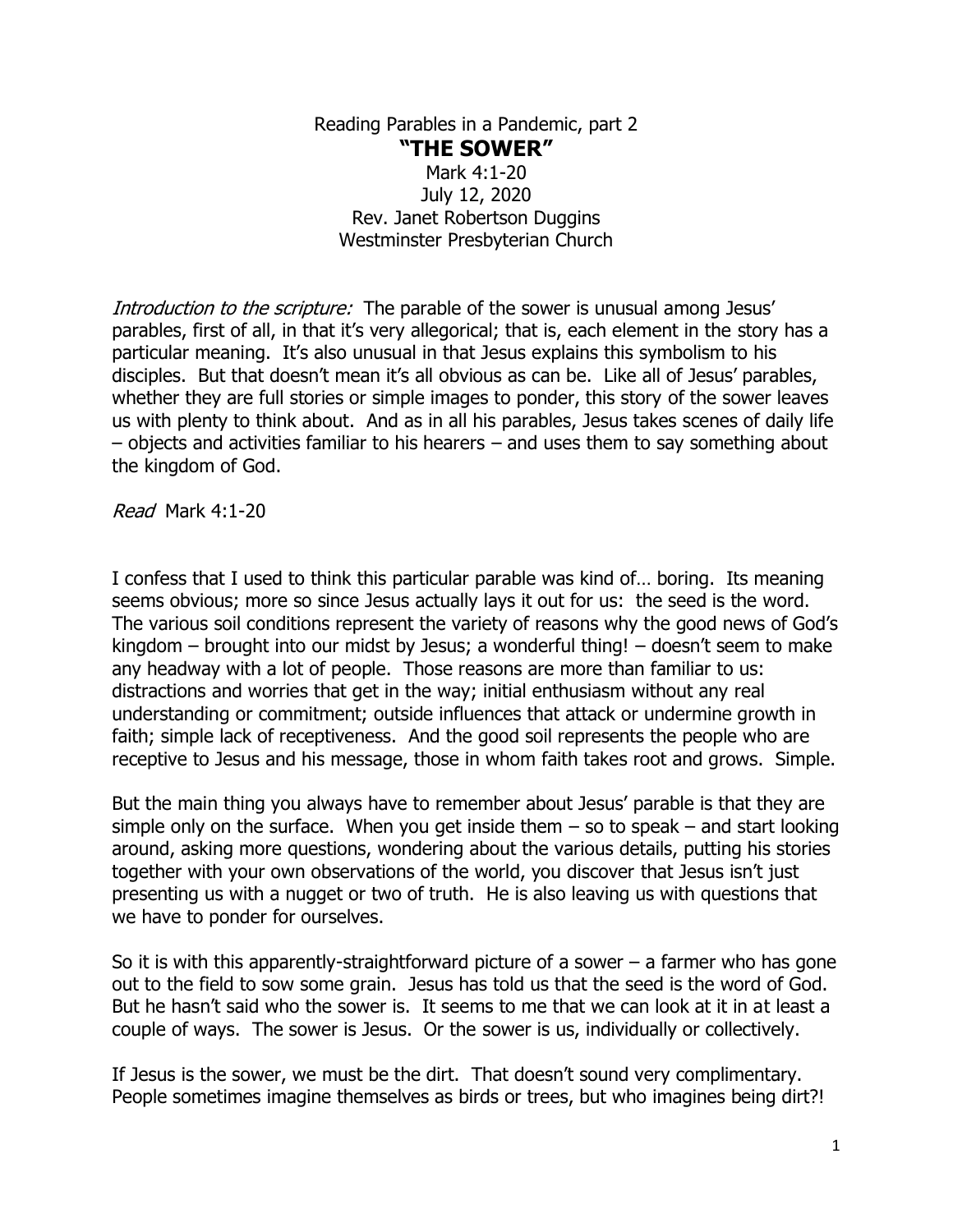But the soil is very important. Anybody who has ever planted anything can tell you. Carrots are not going to grow in heavy clay soil no matter what you do. Blueberries and blue hydrangeas need acidic soil. Roses are kind of picky about the soil they grow in; zinnias are not. Only certain plants thrive in dry and rocky ground.

Other things matter, too. I planted some sunflower seeds this spring but birds dug up and ate every one of them. The deer and rabbits have nibbled away at some of the other things I planted. A few of my plants succumbed to weather that was just too hot. It's possible that some others have gotten too much sun, or not enough. And the competition from various fast-growing, hardy, and invasive weeds has been fierce as always. In his short parable, Jesus doesn't go into *all* the potential challenges of planting seeds, but the complexity of the process is implied. Has the ground been properly prepared? Is this the right time to plant? Are the seeds good ones? Does this crop grow in this climate? We realize, once we start walking around in the field of this parable, that there is a lot to think about – even when you are doing such a simple, natural, commonplace thing like plant a seed for some wheat, or a bean plant, or basil.

Or when you are trying to share the good news that the kingdom, the reign, the presence of God is near. How simple it ought to be to talk about God's love, about God's intentions for us, about following Jesus, and about the nature of the Christian community. How can it be that so much of the time this message goes nowhere?

If Jesus is the Sower, wouldn't you expect him to be a better gardener than me? I mean, can't he just *make* those seeds grow?? That's not how it works, though. It seems that this parable is, unexpectedly, a little meditation on the interplay between the power of God's sovereign, compelling grace and what we as human beings bring to the field. On the one hand, everything comes from God – the seeds, the sun, the earth itself, the gift of life. On the other hand, this picture of God's kingdom envisions cooperation between the sower and the soil, to make the seedlings of faith sprout and flourish. How much is the work of God's Spirit? How much is our response? There is no answer to that; we can only ponder. But the soil matters.

So what about the soil of *our* lives? And what kind of seeds is Christ trying to cultivate in us? In me? In you?

I think it's here that our current context really causes us to hear the parable differently.

Nearly everything about our lives feels different. And we are seeing so many things differently, too, in light of the pandemic, and in the light that's beginning to shine on the reality of racism and other cracks in the fabric of our society. It seems clear that many things about the future are likely to be different - whether for better or for worse, we can't tell. We are waiting to see what happens next.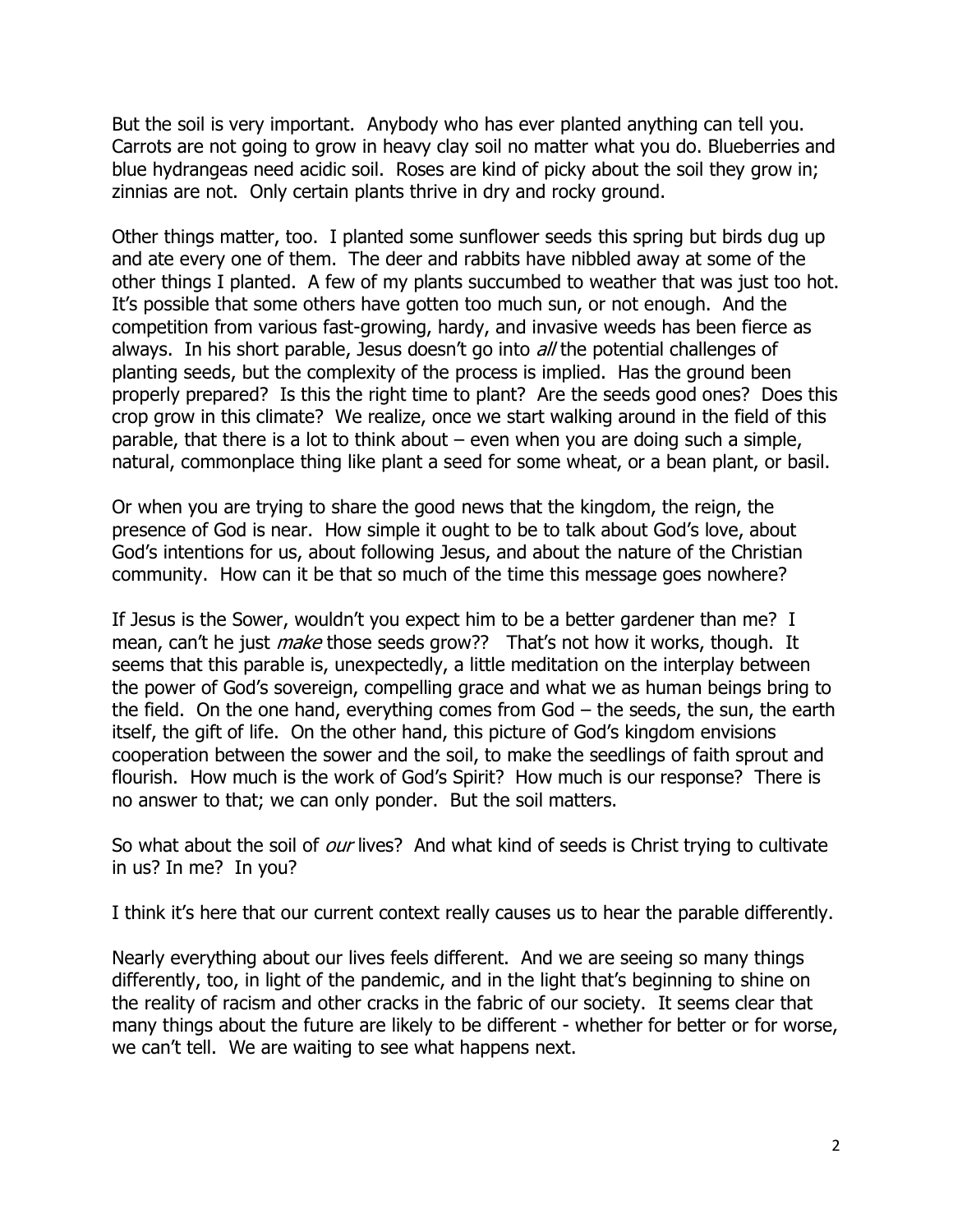It's been suggested that this pandemic time is a liminal time  $-$  an "in-between" time. The word "liminal" (from Greek) means something like "on the threshold." Getting ready, in other words, to move to someplace new… but not there yet. Such times are associated with a sense of dislocation and loss, but also creativity and change. This is a God-kind-of-time. I don't mean, certainly, that God planned the coronavirus, to set up these conditions and teach us lessons. But when something like this happens, something that uproots our expectations and turns over the ground under us… we have to ask ourselves about what God might want to do in our lives in this new circumstance. And you know, I just can't imagine that the answer is about helping us get "back to normal."

What might Christ be wanting to cultivate in us – not merely in general, but in these days?

- time and space to be aware of the Spirit's presence, to really reflect on scripture so that it can take root deeply in us?

- the kind of patience and waiting and openness – and trust! - that is so very foreign to most of us?

- a sacrificial spirit, that focuses not on what we want but on the needs of others, especially those more vulnerable or powerless than we are?

-new visions of what the church might become?

-new understandings – and readiness to repent – of our racist history and the troubling dynamics of racism that are alive still in our midst?

-deeper relationships, in place of the more superficial social contacts we have had to forgo?

-healing, forgiveness, making peace, letting go?

- a different set of priorities for how to spend whatever time it is we have on this earth? Whatever the "kingdom crop" being sown in us, it may be that the times we are living in have made us more receptive to God's word. Or perhaps we are simply being called to be more attentive to the soil of our lives, to creating and to being fertile ground for God to cultivate Christlikeness in us.

Then... if we are following Jesus, it seems like then we are also going to be sowers. We are also going to be about the business of scattering God's word and God's love, making God's kingdom visible.